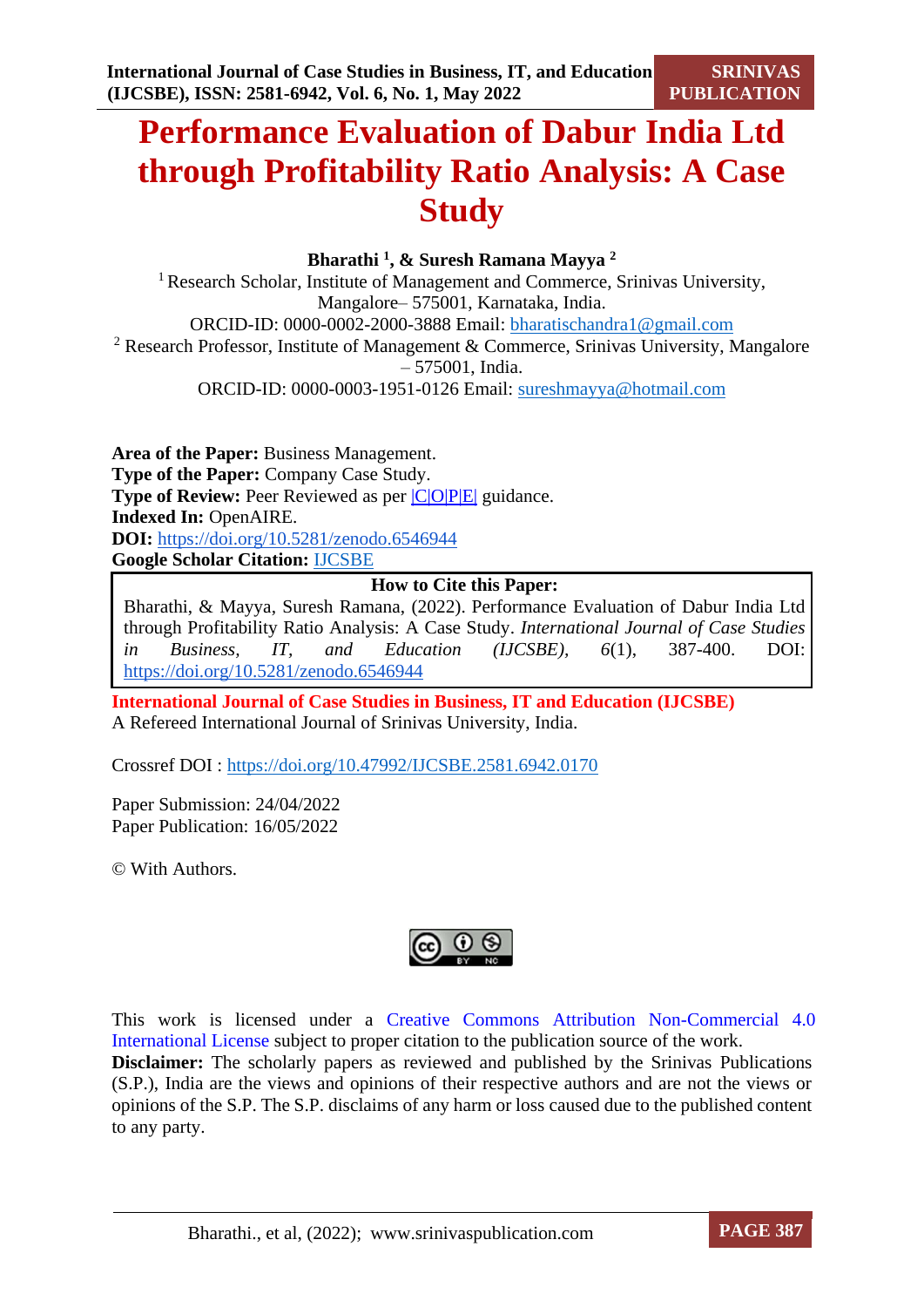# **Performance Evaluation of Dabur India Ltd through Profitability Ratio Analysis: A Case Study**

**Bharathi <sup>1</sup> , & Suresh Ramana Mayya <sup>2</sup>**

<sup>1</sup> Research Scholar, Institute of Management and Commerce, Srinivas University, Mangalore– 575001, Karnataka, India.

ORCID-ID: 0000-0002-2000-3888 Email: [bharatischandra1@gmail.com](mailto:bharatischandra1@gmail.com)

<sup>2</sup> Research Professor, Institute of Management & Commerce, Srinivas University, Mangalore – 575001, India.

ORCID-ID: 0000-0003-1951-0126 Email: [sureshmayya@hotmail.com](mailto:sureshmayya@hotmail.com)

# **ABSTRACT**

**Purpose:** *Ayurveda which is one of the oldest healing sciences is considered a holistic healing system. In Sanskrit, the word 'Ayurveda' means 'The Science of Life.' The knowledge of Ayurveda originated in India over a period of more than 5000 years. It is also called as "mother of all the healing." It is based on the belief that the wellness of a human body depends on a proper balance between three aspects like mind, body, and spirit. Several drugs and health products have been produced since ancient times. The present study is focused on assessing the performance of Dabur India Company through the profitability ratio, identifying the variations in various profitability components, and understanding the CSR activities initiated by Dabur India Ltd and how the CSR activities will help the organisation to increase the sales which will help to increase the profit.*

**Methodology:** *This qualitative research paper is based on secondary data which is obtained from the research papers published in various journals, newspapers, articles, annual reports of the company, and articles related to this study.* 

**Findings:** *Nowadays people have changed their mindset while purchasing the products especially while purchasing intake items. They prefer ayurvedic products instead of chemical products. Even the herbal product manufacturing companies are performing well in terms of revenue. They are becoming famous through their good performance in terms of increased sales, and satisfied customers. It is also found that the consumers are flexible. They are not sticking to one brand. Fewer side effects, the permanent curing nature of the herbal products made the consumers buy more and more herbal products.*

**Originality:** *The significance of the profitability ratio, changes in profitability components, profitability ratio analysis, CSR initiatives, and Dabur Company's ABCD listing are all covered here.*

**Value:** *This study will help to evaluate the performance of the herbal products of Dabur India Ltd in terms of revenue, EPS, Return on Equity, Return on Total Assets, etc. This study will also provide information about how much the company is concerned about the public through their CSR activities*.

**Paper Type:** *Case Study of the Company.*

**Keywords:** Ayurveda, ayurvedic products, profitability ratio analysis, performance evaluation, CSR activities, Dabur India Ltd., ABCD listing.

## **1. INTRODUCTION :**

It has been observed that India's consumer behavior has changed dramatically during the last two decades. Consumers are becoming more aware of the impact of products on the environment while making purchases [1]. Ayurveda goods can be found in our traditional ayurvedic system. This traditional medical technique has evolved after several years of tests, studies, and meditations by natural scientists [2]. Ayurveda is a health-promoting science that aims to improve one's well-being and happiness. These goods are environmentally friendly and are thought to be safe for human health [3].

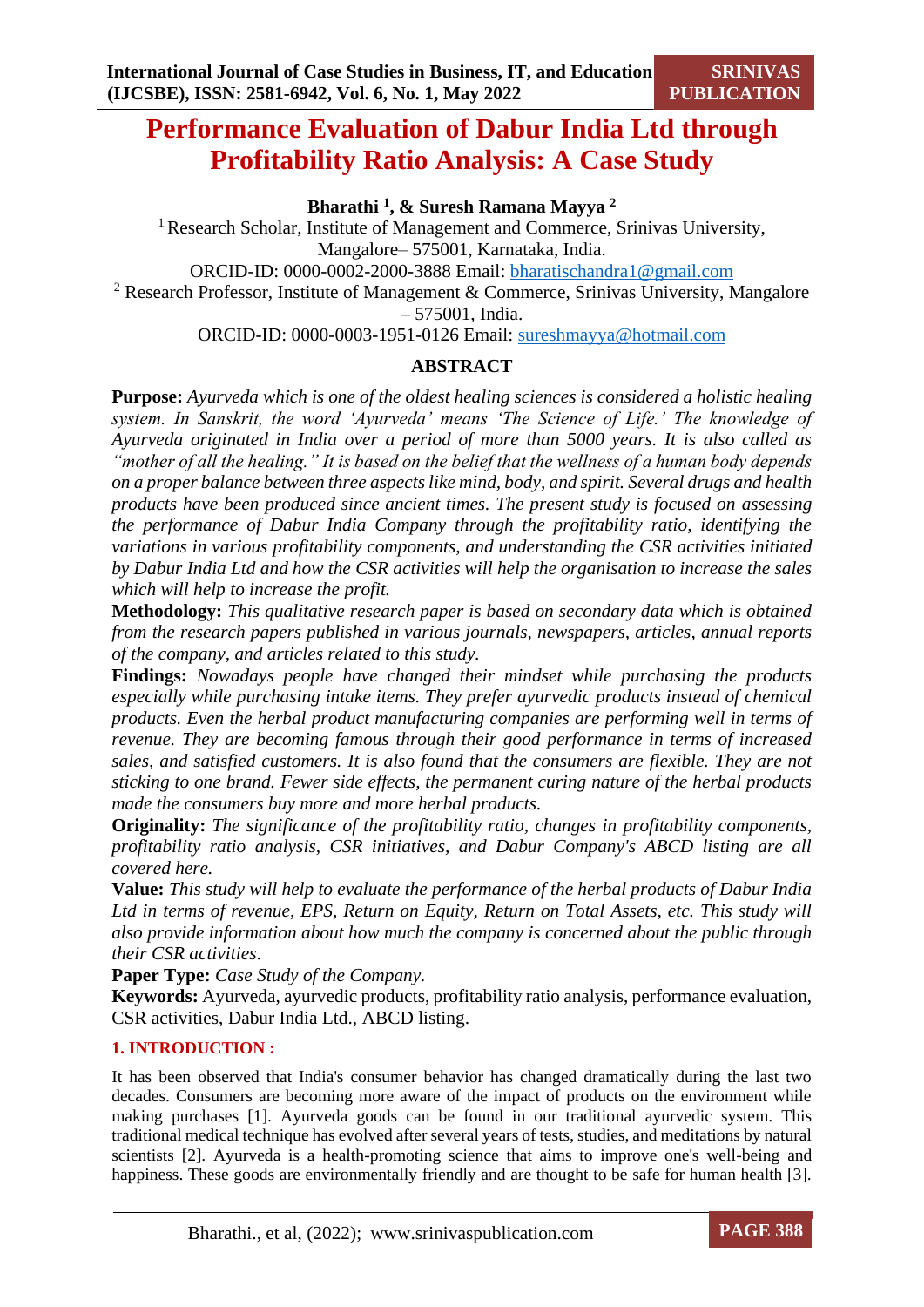# **International Journal of Case Studies in Business, IT, and Education (IJCSBE), ISSN: 2581-6942, Vol. 6, No. 1, May 2022**

**SRINIVAS PUBLICATION**

A large number of medicines have been prepared from natural sources like vegetables, animals, and minerals. Amongst these, plants that are used for medicines are considered to be the most popular [4]. The fundamental grounds for Ayurvedic medicine's long survival are its philosophical foundations and an eternal practical knowledge-based health system. Its main purpose is to achieve a healthy balance of kindness, body, and spirit [5]. Ayurveda is widely regarded as the most authoritative life science for describing how to prevent and control the cardiovascular disease through good food management. As a result, vegetables listed under Shakavarga in classical Ayurvedic books must be collated and analyzed in order to determine the active principle, examine long-term positive benefits, and comprehend the mechanism of action of dietary vegetables in order to determine their dietetic relevance. Vegetables recommended for the prevention and management of diabetes in Ayurvedic scriptures have been identified [6]. People have begun to consume more natural beauty products instead of chemical-based goods as the emphasis on external appearance has grown [7]. Even NEP 2020 has emphasized the importance of incorporating Ayurveda into the educational system, stating that allopathic medical students should have a fundamental understanding of Ayurveda [8]. Ratios related to finance are used to evaluate a company's commercial and financial performance, as well as to predict its future success [9]. Analysts use a variety of ratios, including Liquidity Ratios, Solvency Ratios, Activity Ratios, and Profitability ratios [10]. For executives, social responsibility, like any other part of their organisation, is a financial calculation. The only sure approach to influence business decision-making is to impose an undesirable cost on socially unacceptable behavior—regulatory mandates, taxes, punitive fines, and public disgrace [11].

#### **2. REVIEW OF LITERATURE :**

Ayurveda literally means life wisdom. It's a blend of science and the art of living a healthy lifestyle. It is well known for its natural methods of treating illness in the human body and psyche. The majority of individuals nowadays utilize ayurvedic medications since they have fewer adverse effects. Many companies are producing ayurvedic products nowadays. Ratio analysis is a technique utilized to assess the company from a different angle. Among the various ratios, the performance ratio is also one that is used to evaluate the performance of the company. Now for all companies, there is a growing importance for CSR activities. CSR approach of any company demonstrates benevolent and infantilizes all people, including employees.

| $S_{\bullet}$ | <b>Area</b>    | <b>Contribution</b>                                                                                               | <b>Authors</b> |
|---------------|----------------|-------------------------------------------------------------------------------------------------------------------|----------------|
| No.           |                |                                                                                                                   |                |
|               |                | The Ayurvedic theory which is based on the concept of<br>Vata, pitta, and Kapha three doshas of the human body is |                |
|               |                | the foundation stone of Ayurveda. Vata dosha is said to                                                           | Hankey, A      |
| 1             | Ayurveda       | be found in the lower parts of the abdomen, Pitta dosha is                                                        | (2005).        |
|               |                | located in the middle part of the body and Kapha will be                                                          | $[12]$         |
|               |                | located in the chest and upper torso.                                                                             |                |
|               |                | When prescribing or taking ayurvedic medicine, many                                                               |                |
|               |                | things must be addressed. Despite the fact that ayurvedic                                                         |                |
|               |                | medications are made from natural herbs, their safety is                                                          |                |
|               |                | determined by how they are administered, taking into                                                              |                |
|               | Ayurvedic      | account the needs of individuals and their specific illness                                                       | Kumar, et al., |
| 2             | medicinal      | situations. Consumption of ayurvedic remedies without                                                             | (2017).        |
|               | products       | supervision, in the misguided notion that spices and herbs                                                        | [13]           |
|               |                | are always safe, might result in major health problems.                                                           |                |
|               |                | For the safe selection and ingestion of these plants, a full                                                      |                |
|               |                | understanding of their behaviors is required.                                                                     |                |
|               |                | This paper shows how financial statement analysis is                                                              |                |
|               |                | useful in equity evaluation. The analysis of operating                                                            |                |
| 3             |                | activities and financial activities are distinguished from                                                        | Nissim &       |
|               | Ratio analysis | each other. The difficulty of discovering present ratios as                                                       | Penman         |

**Table 1:** The following table reviews the various literature on profitability ratio analysis, and CSR activities.

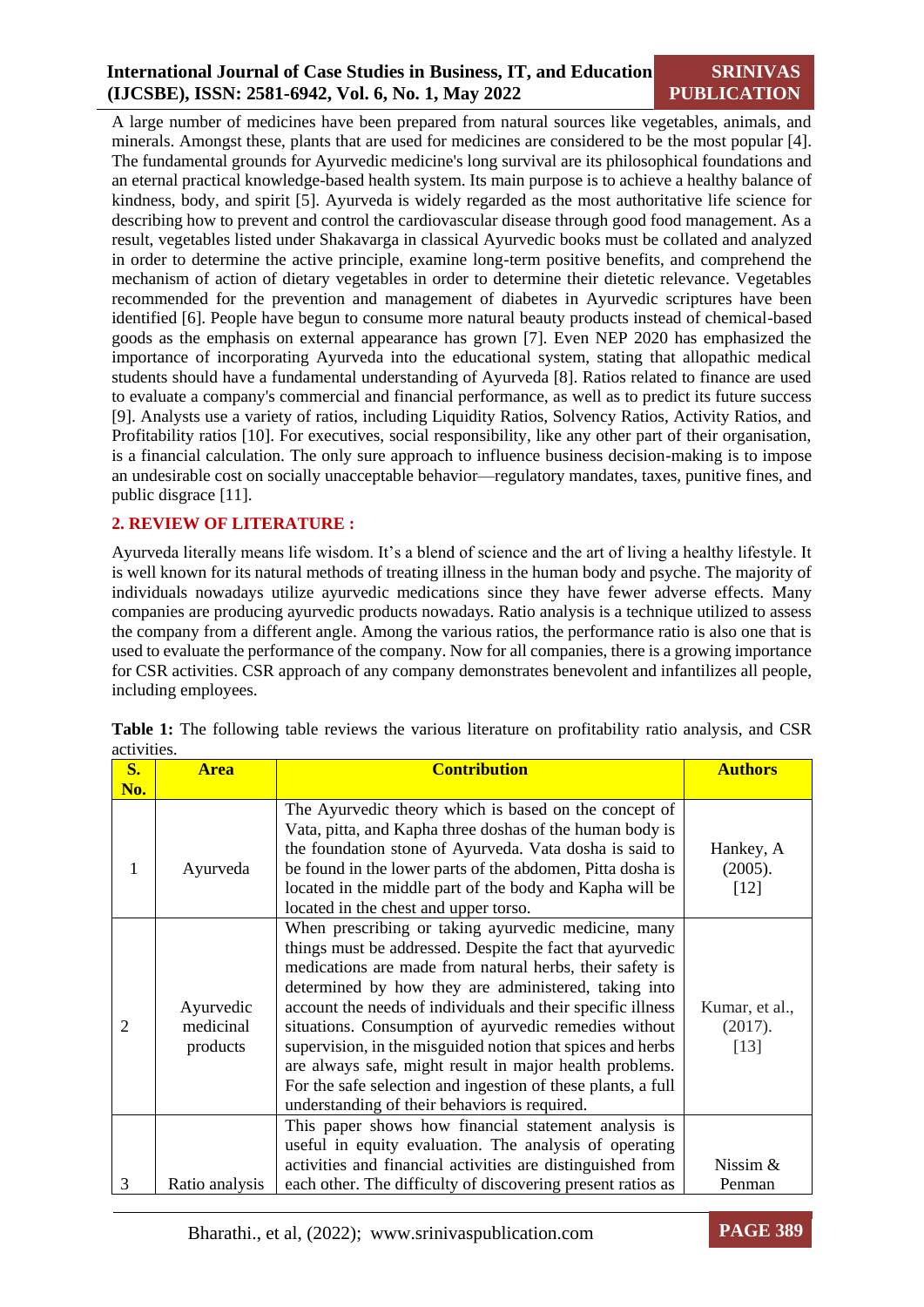| <b>International Journal of Case Studies in Business, IT, and Education</b> | <b>SRINIVAS</b>    |
|-----------------------------------------------------------------------------|--------------------|
| (IJCSBE), ISSN: 2581-6942, Vol. 6, No. 1, May 2022                          | <b>PUBLICATION</b> |

|                |                                | diviners of upcoming ratios that indicate<br>equity                                                                                                                                                                                                                                                                                                                                                                                                                                                                                                                                                                                                                                                                                                                                                                                                                                                                                   | (2001).                                          |
|----------------|--------------------------------|---------------------------------------------------------------------------------------------------------------------------------------------------------------------------------------------------------------------------------------------------------------------------------------------------------------------------------------------------------------------------------------------------------------------------------------------------------------------------------------------------------------------------------------------------------------------------------------------------------------------------------------------------------------------------------------------------------------------------------------------------------------------------------------------------------------------------------------------------------------------------------------------------------------------------------------|--------------------------------------------------|
|                |                                | encouragement is thus considered a problem in present                                                                                                                                                                                                                                                                                                                                                                                                                                                                                                                                                                                                                                                                                                                                                                                                                                                                                 | $[14]$                                           |
|                |                                | financial accounting statement analysis.                                                                                                                                                                                                                                                                                                                                                                                                                                                                                                                                                                                                                                                                                                                                                                                                                                                                                              |                                                  |
| $\overline{4}$ | Financial<br>Ratio Analysis    | This study evaluates the relative effectiveness of 11 major<br>Chinese ports using a creative and widely used kind of<br>Data Envelopment Analysis (DEA). DEA is a non-<br>method for calculating the<br>parametric<br>relative<br>productivity of managerial units by weighing inputs and<br>outputs. The output-oriented variation of DEA used in<br>this work is based on financial ratios and does not require<br>any inputs. By combining numerous financial criteria into<br>a unique calculation of competency, the DEA model,<br>which was recently adopted, gives a well-rounded<br>assessment of port competency. The mathematical<br>paradigm is answered for each port, and its respective<br>competency is obtained. The DEA results show that a<br>port's efficiency ratio is higher when it is compared to the                                                                                                         | Ablanedo-<br>Rosas, et al.,<br>(2010).<br>$[15]$ |
| 5              | Understanding<br>profitability | corresponding ratio of another port.<br>The current study examines the drivers of desirableness<br>of listed commercial banks in developing countries using<br>external (market)-based profitability<br>internal<br>and<br>indicators, with a focus on Malawi from 2009 to 2012.<br>The study relied on correlation and multivariate<br>regression analysis. Return on assets (ROA) and earnings<br>yield (EY), respectively, are used to measure internal and<br>external desirability. The size of the bank, liquidity and<br>managerial competency all have statistically notable<br>effects on ROA, according to the regression analysis. On<br>the other side, capital sufficiency has a minor impact. The<br>data, on the other hand, suggest that the size of the bank,<br>capital sufficiency, and effectiveness of management will<br>have a significant impact on yield earnings, although<br>liquidity has a minor impact. | Lipunga, A. M.<br>(2014).<br>$[16]$              |

In the Nigerian pharmaceutical business, all independent factors have a negative relationship with profitability. Only the ITR (Inventory Turnover Ratio) has a considerable relationship with competency, while the Debtor Turnover Ratio (DTR), CV (Creditors' Velocity), and TATR (Total Assets Turnover Ratio) have no notable relationship with competency [17]. From the nonconventional era through the social performance framework of the business units and Carroll's corporate social duties pyramid, a past development of the concept of corporate social responsibility is presented [18]. CSR performance has a moderate positive link with profitability and firm worth, according to the study. According to an analysis of the correlation between CSR performance and indicators of financial performance the growth rate of total assets and soundness of business units and social contribution have positive cooperation [19].

According to the aforementioned literature, Ayurveda is founded on the three doshas of Vata, Pitta, and Kapha. Ayurvedic items are made based on these notions, and we can check the safety of the products using these concepts. On the basis of present ratios, ratio analysis techniques are utilized to forecast the future. The relationship between financial analysis and accounting can be discovered using financial ratio analysis. Profitability ratio analysis is one of the many ratios that can be used to assess a company's success. There is no correlation between the DTR (Debtors' Turnover Ratio), CV (Creditors' Velocity), and TAR (Total Assets Ratio), and the profitability of the organization. The value of social responsibility is growing at present. It became a significant element of the company's day-to-day operations. Profitability and corporate value are partially correlated with CSR performance.

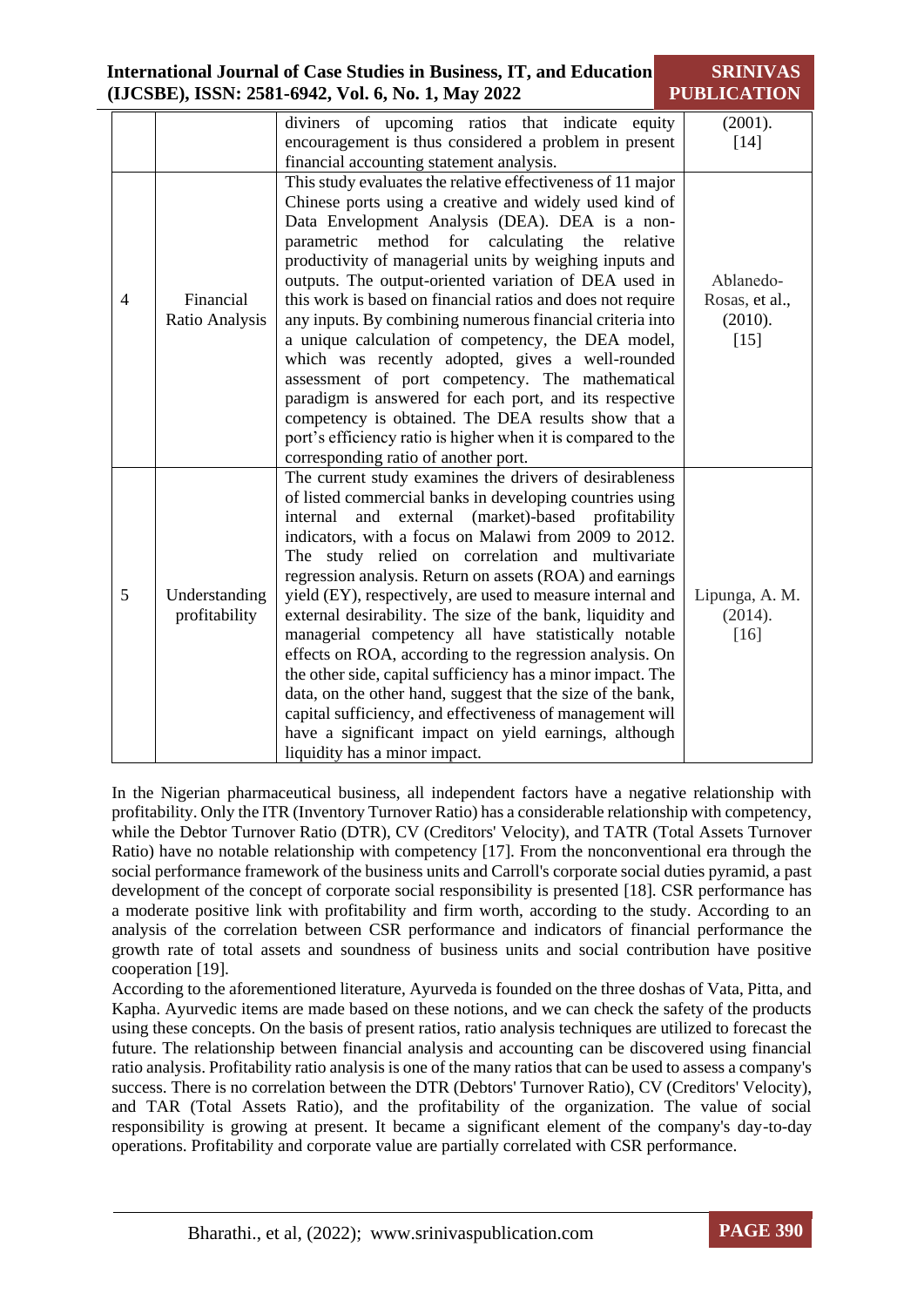#### **3. RESEARCH GAP :**

Many scholars have examined the profitability ratios of various companies. However, the Profitability ratio analysis of Dabur India is not yet conducted by any of the researchers. As a result, the current study is focused on the Profitability Ratio Analysis as well as the ABCD listing of Dabur India Ltd.

#### **4. RESEARCH AGENDA :**

- What do you mean by Profitability Ratio Analysis?
- What are the variations in the components of profitability?
- How to analyse the Profitability ratio of Dabur India Ltd?
- Which are the CSR activities initiated by Dabur India Ltd?
- What are the advantages, benefits, constraints, and disadvantages of Dabur India Ltd?

#### **5. OBJECTIVES OF THE STUDY :**

- To identify the variations in various profitability components of Dabur India Ltd.
- To assess the performance of Dabur India Ltd through profitability ratio analysis.
- To understand the CSR activities initiated by Dabur India Ltd.
- To undertake the ABCD listing of Dabur India Ltd.

#### **6. SCOPE OF THE STUDY :**

The study mainly concentrated only on the variations in the profitability components, Profitability Ratio Analysis and the CSR activities, and ABCD analysis of Dabur India Ltd.

#### **7. RESEARCH METHODOLOGY :**

This qualitative research is mainly based on secondary data. The necessary information required for this analysis is gathered from the published journals, magazines, Management reports of the company, and the websites of the company. The financial information is collected from the annual reports of the company.

#### **8. COMPANY PROFILE :**

Dabur was developed by merging the terms 'Da' from the Bengali term 'Daktaar' (pronunciation for doctor) and 'Bur' from the last name of founder Dr. S.K. Burman. With over 250 herbal products, Dabur India, a significant FMCG firm in India, is a world leader in Ayurveda. Hair, health, teeth, skincare, homecare, and food are just a few of the topics discussed. It creates products for customers all around the world by fusing ancient traditional wisdom with cutting-edge science. In the Healthcare category, Dabur Honey, Dabur Chyawanprash, Dabur Lal Tail, Dabur PudinHara, and Dabur Honitus are among the eight power brands, while in the Personal Care category, Dabur Red Paste and Dabur Amla are among the eight power brands. Baddi (Himachal Pradesh) and Pantnagar (Uttaranchal), as well as seven industries in Sahibabad (Uttar Pradesh) and Jammu, are among India's industrial facilities. Silvassa Katni Silvassa Alwar is a model that works in the fashion industry. Kat India is home to three cities: Narendrapur, Pithampur, and Nasik. The food sector is served by production plants in Rajasthan's Newai and Siliguri (West Bengal). Dubai, Sharjah, Ras-al-Khaimah, Egypt, Nigeria, Nepal, and Bangladesh, in addition to India, are all production hubs for the company. The company has a broad distribution network of 6 million retail locations and is well-represented in both urban and rural areas. Their products are sold in over 120 countries outside of India. In the Middle East, SAARC countries, Africa, the United States, Europe, and Russia, their brands are well-known. It began operations on September 16, 1975, with the purpose of creating high-quality edible and industrial guar gum powder, as well as sophisticated derivatives of the gum. The company first introduced the Hajmola pill, an Ayurvedic digestion aid, in 1978. In 1979, the Dabur Research Foundation was established. They've started producing products for commercial purposes at the most advanced herbal medicine plant in Sahibabad. In 1986, the company was converted into a public limited company. In 1988, pharmaceutical medicines were first offered. The company adopted an Ayurvedic digestive formula into an entertaining product for children with the debut of Hajmola Candy in 1989. In 1992, they started a new line of coconut oil under the name Anmol. They came with one more product named Dab 10, an intervention for the cancer-fighting drug Taxol. The Himalaya company signed an agreement as a joint venture with

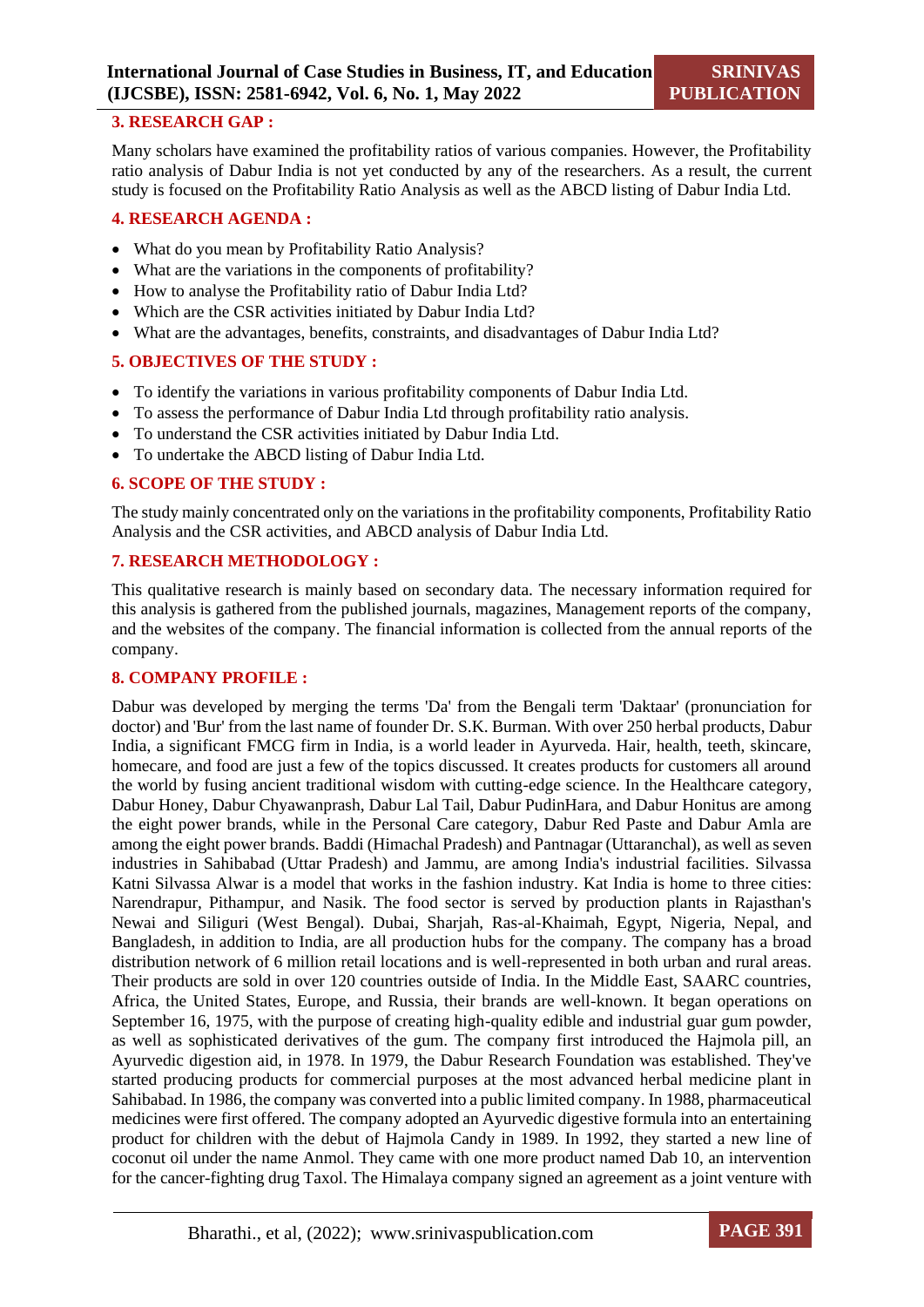Gulden horst BV Netherland to manufacture and distribute various bubble gum chewing gum toffees, chocolate cocoa-related items, and sugar-based spreading creams, among other things. The company entered the stock market with a public offering in 1994. They also entered the oncology market during the year. In 1996, with the launch of Real Fruit Juice, the company entered the food sector. It was the first local brand of 100 percent pure natural fruit juices made to suit global standards.

#### **9. PROFITABILITY RATIO :**

When a company's operations align with the expectations of its partners, such as shareholders, the satisfaction of customers through product quality and price, the protection of the environment, and the contentment of employees through decent working conditions, it is considered to be performing well. If any of the aspects are not adhered to, the organization will undoubtedly lose its performance accreditations [20]. Ratio analysis examines ratios for individual firms to benchmarks from comparable firms in the past and present to determine normality and irregularity [21]. The profitability ratio is used as a measurement tool for measuring the company's performance [22]. The profitability ratio means the ability of a company to earn profit as a return for the amount invested by them. Along with reflecting the quality of management, it also reflects the competitive position of the company [23]. Profit levels and a robust and healthy economic unit are not the primary determinants of investment decisions. The most crucial priority is exponential revenue growth and firm valuation [24]. The various profitability ratios are listed below.

#### **A. Gross Profit Margin Ratio:**

This ratio calculates a company's profitability in terms of sales after subtracting the cost of sales. The higher the ratio, the better the company's profitability situation. The formula for Gross Profit Margin Ratio is

 GP (Gross Profit) Gross Profit Margin Ratio  $=$   $\frac{\ }{}$  X 100 Turnover (Sales)

#### **B. Operating Profit Ratio:**

The sales amount remaining after deducting the interest, taxes, and preferred stock dividend, can be found by this formula. A high rate of Operating Profit Ratio is always preferred.

The formula for the Operating Profit Ratio is

 OP (Operating Profit) Operating Profit Ratio  $=$   $\frac{1}{2}$  X 100 Turnover (Sales)

#### **C. Net Profit Ratio:**

This is used to measure how profitable a company's sales are after deducting taxes on interest and preferred stock dividends. Always a high rate of NPR is better.

The formula for NPR is

$$
Net Profit Ratio = \frac{EAT (Earnings After Tax)}{Turnover (Sales)}
$$
X 100

#### **D. Earnings Per Share:**

Earnings Per Share represents the amount earned on each outstanding share of common stock. The management and the prospective stockholders are interested in the EPS of any company. It is considered an indicator of corporate success.

The formula for EPS is

Earnings After Tax

Earnings Per Share =

No. of Equity shares outstanding

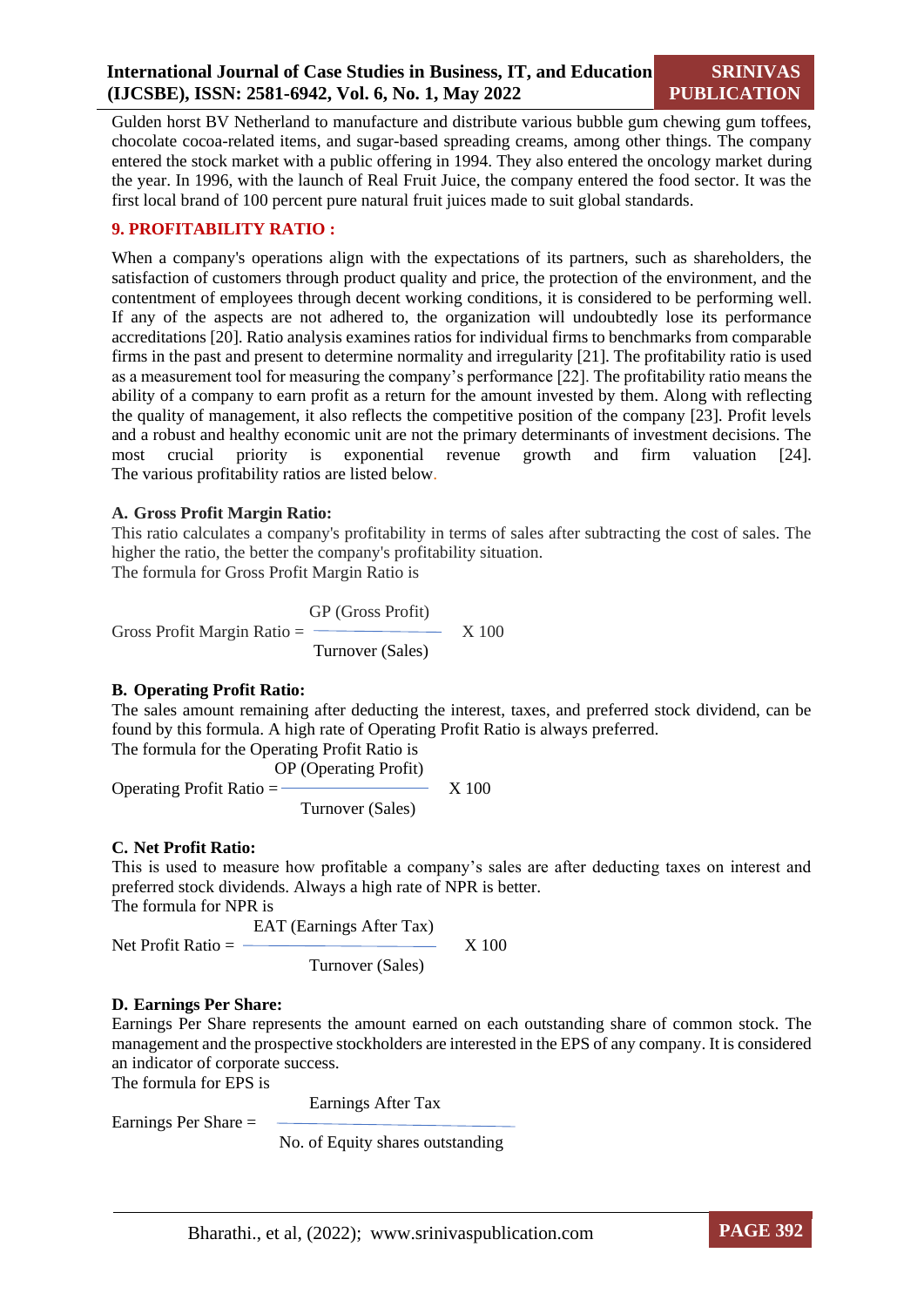#### **E. Return on Total Assets:**

This is also called ROI. It measures how effective the management is in generating profits with available resources. A high rate of ROI is considered to be the best.

The formula for ROTA is

Earnings After Tax

 $ROTA = \qquad \qquad \boxed{X\,100}$ Total Assets

#### **F. Return on Equity:**

The ROE measures the return earned on the investments done by the common stockholders. Generally, it is considered better if there has a higher ROE.

The formula for ROE is

Earnings After Tax

 $ROE =$  X 100

Net worth/Common Equity.

Here, the Dabur corporation's profitability ratios are investigated.

#### **10. PROFITABILITY COMPONENTS OF DABUR INDIA FROM 2015-16 TO 2020-21 :**

All the business units are incorporated with the purpose of earning profit. To assess the growth of the company, careful study of profit components is very important. Analysing the profit which is remaining from the capital after subtracting the overheads cost will help us to track the business's performance. The following table will present the various components of profit and also shows the variations in profitability components from 2015-16 to 2020-21.

| Year    | <b>Turnover</b><br>(Sales) | GP<br>(Gross<br><b>Profit)</b> | $\Omega$<br><b>Operating</b><br><b>Profit</b> | (EAT)<br>(Net Profit)<br><b>Earnings</b><br><b>After Tax</b> | <b>Total</b><br><b>share</b><br>holders'<br>equity | <b>Total</b><br><b>Assets</b> | <b>No. of shares</b><br>outstanding |
|---------|----------------------------|--------------------------------|-----------------------------------------------|--------------------------------------------------------------|----------------------------------------------------|-------------------------------|-------------------------------------|
| 2020-21 | 7184.73                    | 1826.71                        | 1835.85                                       | 1381.89                                                      | 5391.22                                            | 5406.12                       | 1,767,425,349                       |
| 2019-20 | 6309.80                    | 1538.40                        | 1557.67                                       | 1170.35                                                      | 4574.23                                            | 4295.20                       | 1,767,063,892                       |
| 2018-19 | 6273.19                    | 1612.18                        | 1641.98                                       | 1264.29                                                      | 3968.82                                            | 4176.62                       | 1,766,291,141                       |
| 2017-18 | 5592.29                    | 1475.63                        | 1497.52                                       | 1072.05                                                      | 4226.86                                            | 4490.87                       | 1,761,520,510                       |
| 2016-17 | 5290.65                    | 1369.78                        | 1386.01                                       | 998.33                                                       | 3657.88                                            | 3902.06                       | 1,761,520,510                       |
| 2015-16 | 5340.04                    | 1282.18                        | 1292.44                                       | 937.26                                                       | 3094.29                                            | 3196.00                       | 1,759,141,170                       |

**Table 2:** Input data for Profitability Data Analysis of Dabur India (Rs in Crores)

**Source:** Compiled by Author

(i) It can be seen that the sales of the company have been showing an increasing trend from 2015-16 to 2020-21. The major increase was from 6309.80 crores in the year 2019-20 to 7184.73 crores in the year 2020-21. The continued investments in power brands, increasing distribution footprint coupled with a well-organised and impartial approach to driving cost management, assisted the company to increase turnover. Food products were not the only ones driving overall sales; beauty and personal care products also had a role. Dabur items have seen significant demand from South Asian consumers as well as consumers from all backgrounds as e-commerce has evolved.

(ii) Gross profit of the company is also showing an increasing trend from year to year. A major increase of Rs. 288.31 crores can be observed from the year 2019-20 to 2020-21. It is because of the increase in sales. Gross profit has decreased in the year 2019-20 to Rs.1538.40 crores as compared to Rs.1612.18 crores for the year 2018-19. Because of the lockdown resulting from covid 19 pandemic in 2020, the gross profit of the company was affected.

(iii) The operating profit of the company rises year by year from 2015-16 to 2020-21. More increase can be observed in the year 2020-21 compared to all other years. This is also because of the increase in sales. There had a decline in operating profit in the year 2019-20 when compared to 2018-19. The reason behind this decline is also covid  $-19$  and the resultant lockdown.

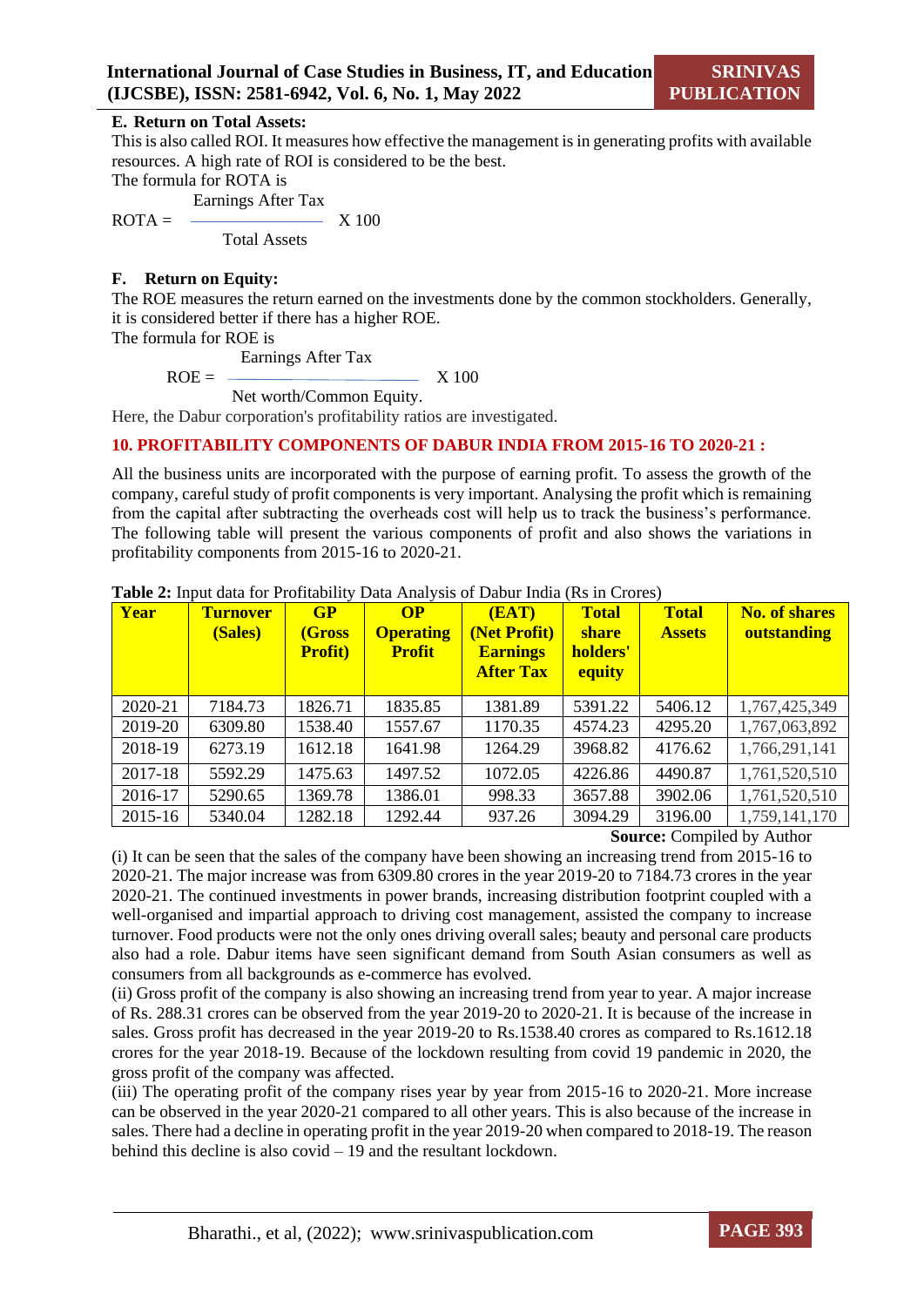(iv) EAT showing a continuous increase in all the years except in the year 2019-20. The continuous increase is because of the increase in sales. But the decrease is because of covid – the 19 pandemic and resultant lockdowns.

(v) Total Shareholders' Equity is showing an upward trend from year to year except during the year 2018-19. The rises are because of the continuous increase in profit. The decrease is maybe because of the more appropriations.

(vi) Total assets of the company have been increasing year after year showing an increasing trend from 2015-16 to 2020-21 [25] [26] [27].

#### **11. PROFITABILITY RATIO ANALYSIS :**

**Table 3:** Profitability Ratios of Dabur India

| Year    | GP<br>(Gross<br><b>Profit</b><br><b>Ratio</b> )<br>(%) | <b>OPMR</b><br>(Operating<br><b>Profit</b><br><b>Margin</b><br><b>Ratio</b> )<br>(%) | <b>NMR</b><br>(Net Profit<br><b>Margin</b><br><b>Ratio)</b><br>(%) | <b>EPS</b><br><b>(Earnings)</b><br><b>Per Share</b> )<br>(Rs per<br>share) | <b>ROTA</b><br>(Return on<br><b>Total Assets)</b><br>(%) | <b>ROE</b><br>(Return<br>on Equity) |
|---------|--------------------------------------------------------|--------------------------------------------------------------------------------------|--------------------------------------------------------------------|----------------------------------------------------------------------------|----------------------------------------------------------|-------------------------------------|
| 2020-21 | 25.42489                                               | 25.55211                                                                             | 19.23371                                                           | 7.82                                                                       | 25.56159                                                 | 25.63223                            |
| 2019-20 | 24.38112                                               | 24.68652                                                                             | 18.54813                                                           | 6.62                                                                       | 27.24786                                                 | 25.58573                            |
| 2018-19 | 25.69952                                               | 26.17456                                                                             | 20.15386                                                           | 7.16                                                                       | 30.27065                                                 | 31.85556                            |
| 2017-18 | 26.38686                                               | 26.7783                                                                              | 19.17014                                                           | 6.09                                                                       | 23.87177                                                 | 25.3628                             |
| 2016-17 | 25.89058                                               | 26.19735                                                                             | 18.8697                                                            | 5.67                                                                       | 25.58469                                                 | 27.29258                            |
| 2015-16 | 24.01068                                               | 24.20281                                                                             | 17.55155                                                           | 5.33                                                                       | 29.32603                                                 | 30.28999                            |
| Average | 25.29894                                               | 25.59861                                                                             | 18.92118                                                           | 6.52                                                                       | 26.9771                                                  | 27.66982                            |

 **Source**: Compiled by the author.

(1) From 5340.04 crores in 2015-16 to 7184.73 crores in 2020-21, the company's sales have grown. As a result, the gross profit margin ratio has fluctuated from a high of 26.38686 percent in 2017-18 to a low of 24.01068 percent in 2015-16. Over the study period, the average gross profit ratio was 25.29894 percent.

(2) The operating profit margin ratio is an estimate of a company's unadulterated profit. During the study period, this ratio had an average trend. The operational profit ratio increased from 24.20281 percent in 2015-16 to 26.7783 percent in 2017-18, then dropped to 26.17456 percent in 2018-19 and 24.68652 percent in 2019-20. Furthermore, it climbed to 25.55211 percent in 2020–21, indicating that the company's management is performing well.

(3) The net profit margin ratio improved from 17.55155 percent in 2015-16 to 18.8697 percent in 2016- 17 and then to 19.17014 percent in 2017-18, indicating how profitable a company's sales are after deducting all expenses, interest, taxes, and preferred stock distributions. This ratio grew to 20.15386 percent in 2018-19, dropped to 18.54813 percent in 2019-20, and then increased to 19.23371 percent in 2020-21, indicating Dabur's growing profitability. Even if the net profit ratio fluctuated, it did not fluctuate much.

(4) The public's attention is drawn to earnings per share, which are regarded as a key measure of a company's performance. Dabur's earnings per share (EPS) increased from 5.33 in 2015-16 to 5.67 in 2016-17 and 6.09 in 2017-18. Furthermore, the ratio grew to 7.16 in 2018-19, reduced to 6.62 in 2019- 20, and increased to 7.82 in 2020-21, which is a positive indicator for both firm management and potential shareholders. The market capitalization of Dabur crossed an all-time high of Rs. 100000 crores because of the shareholders' and investors' increased confidence.

(5) The return on total assets of Dabur has decreased from 29.32603 percent in 2015-16 to 25.58469 percent in 2016-17 and declined to23.87177 percent in 2017-18 and again increased to 30.27065 percent in 2018-19. This indicates the capability and effectiveness of the company management in generating profits with its available assets. Once again declined to 27.24786 percent in the year 2019-20 and again declined to 25.56159 percent.

(6) Dabur's ROE (Return on Equity), which measures the return earned on the common stockholders' investment in the firm, has decreased from 30.28999 percent in 2015-16 to 27.29258percent in 2016-

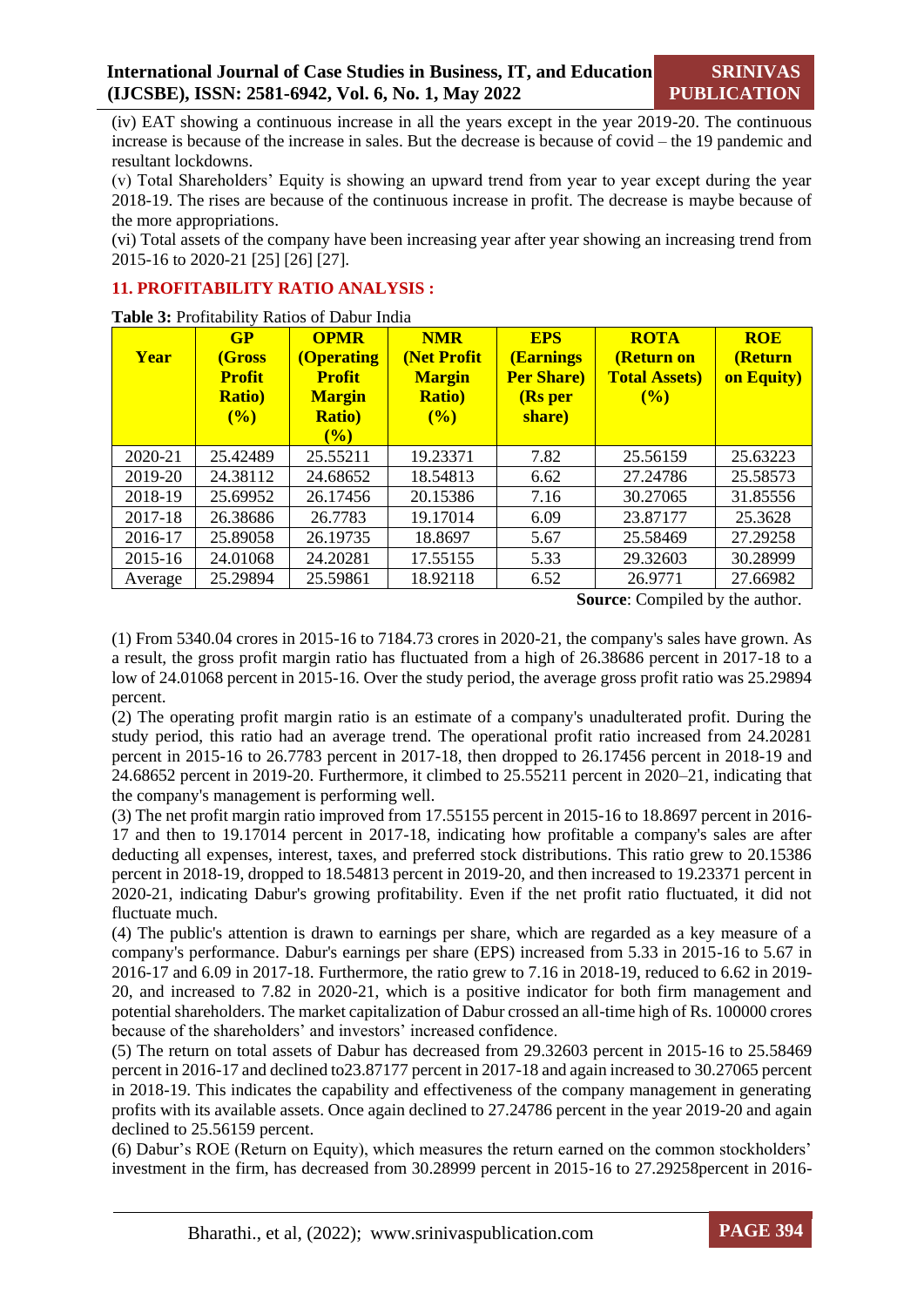17, again decreased to 25.3628 percent in the year 2017-18, once again showing a rise in the percentage to 31.85556 in 2018-19, once again declined to 25.58573 in the year 2019-20, again a fall in percentage to25.63223. It indicates an average performance of the company's management on the invested financial resources.

#### **12. CSR ACTIVITIES :**

Nowadays large companies claim that their main intention of doing business is not just profit, but also to serve a social purpose i.e., social responsibility [28]. The main for having CSR activities is to address the consumers' social concerns, create an image in favor of the company, to build a relationship with the stakeholders including consumers. CSR is gaining more importance in the corporate world at present. Especially companies with bad remarks (companies in the tobacco and oil industry) can change their negative image through CSR activities [29]. The primary aim of all the business units is to produce the goods and services that society wants. There is a need to maintain a balance between business and society with an educated workforce [30]. According to the Indian Companies Act 2013, all profitmaking business units must spend 2% of their average profit over the previous three years on CSR activities. Following the implementation of CSR, financial components such as gross profit margin, net profit margin, operating profit margin, Return on Assets, and Return on Capital Employed have increased. Only the Return on Equity dropped once CSR was implemented [31]. There is no link between corporate social responsibility and a company's profitability. It is neither profitable nor advantageous for businesses that engage in CSR operations [32]. Dabur exercised its corporate social responsibility through its well-defined CSR policy.

#### **(1) CSR Activities of Dabur in India:**

The CSR activities related to covid can be shortened in the following way:

 As its CSR activity, Dabur provided health and safety products, beds, protective kits, dry rations, nutritious meals, medicines, groceries, vegetables, Mobile Covid Testing Van, etc. It also organized Covid screening camps, administered immunity-boosting measures, sanitized schools, imported Oxygen Concentrators, helped in setting up Oxygen Generation Units, special isolation facilities were provided, and organized camps to spread information about covid, and also joined hands with the Covid vaccination drive.

• Under the '700 Se 7 Kadam' project, protected the dignity of women by constructing toilets, increased the income of the farmers and tribal communities by encouraging them to cultivate medicinal plants and herbs, run water conservation programs, install solar street lights, provided household lamps, encouraged the community to grow fruits and vegetables by providing them seeds. As an education promotion activity, constructed toilets, constructed and repaired school buildings, drinking water facilities were provided to the students as well as the teachers, distributed fans, Almirahs, Dustbins, desks, and benches, etc, to identify the sporting talent in football and helps them to get training by appointing trainer.

#### **(2) CSR Activities in Nepal:**

Under its School Support programs, Dabur Nepal has supported local schools by donating them Desk-Benches, Almirahs with books, Dustbins, etc. The company educated adolescent girls on good menstrual hygiene practices and distributed napkins to girls. As an Environmental Sustainability, involved in agroforestry initiatives and cultivation of medicinal plants, supplied hand sanitizers, Ayurvedic medicines, nutritious food, quarantine centres, and isolation wards, and also donated NRS 5 lakhs to the Chief Minister Relief Fund.

#### **(3) CSR in the UAE:**

Helping cancer patients, fight against covid by providing sanitizers, hygiene products, oral care, and immunity strengthening supplements.

Dabur educated farmers about the dangers of chemical fertilizers and encouraged them to switch to organic fertilizers. The peasants' health improved as a result of this. In addition, the company developed a special relationship of trust with its stakeholders. This resulted in an increase in sales as well as profit [33].

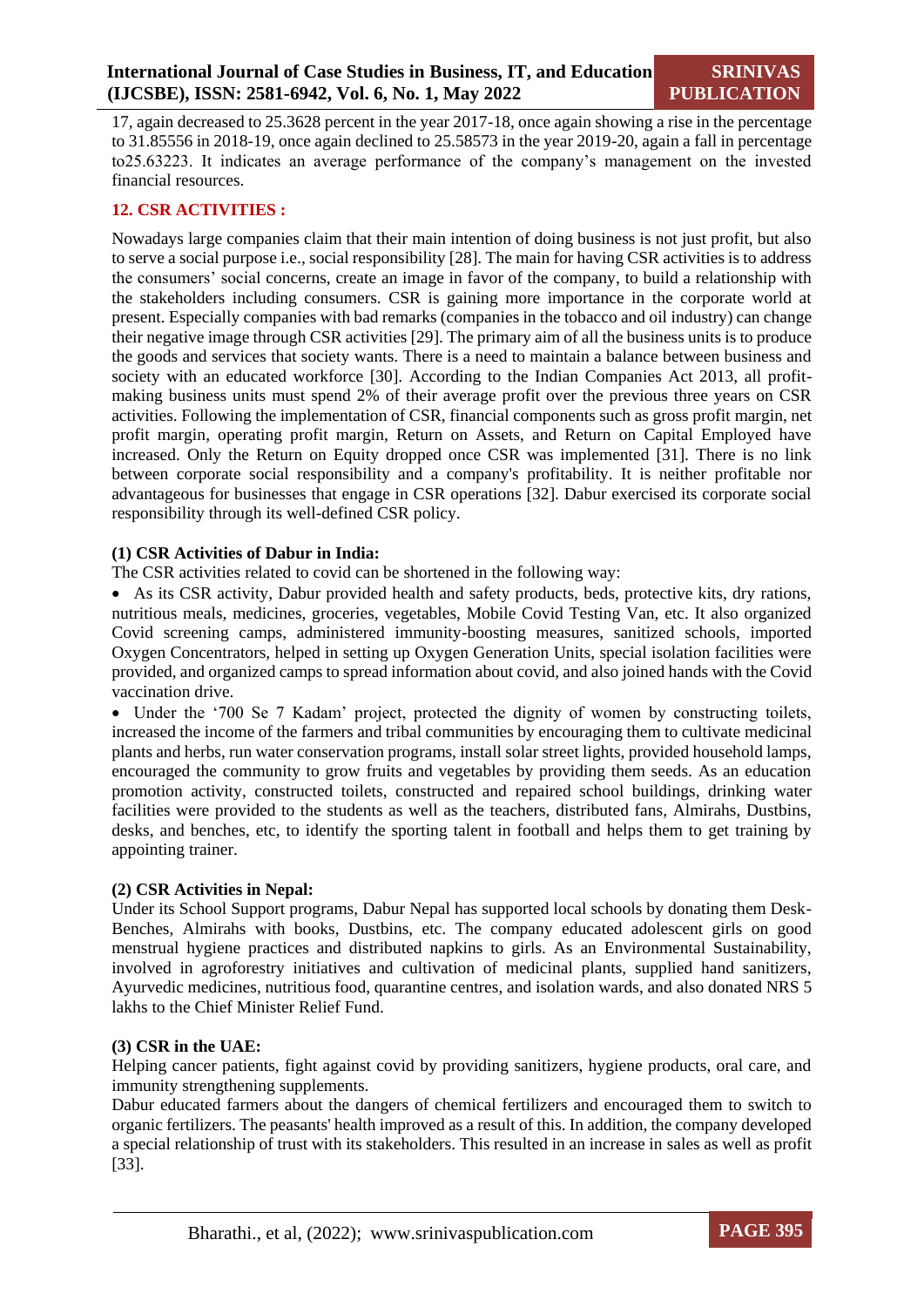#### **13. ABCD LISTING OF DABUR INDIA LTD :**

ABCD Analysis is a strategy for analysing business concepts, systems, technology, models, or ideas in terms of a variety of elements for specific determinant concerns using the four constructs of advantages, benefits, restrictions, and disadvantages [34]. It will demonstrate how to assess any company model or concept for its ability to provide value to stakeholders and generate long-term profit through predicted revenue creation [35]. This framework can be utilised in quantitative evaluations to award a score to each important constituent part based on empirical research. The new idea, system, concept, or approach will be accepted or rejected after the final score is determined [36]. In order to identify the resources like materials, machines, information, and human resources, for social benefits, this technique is used [37]. This framework can be used to evaluate the efficacy of any company model or operational approach. Various studies using this methodology attempted to quantify determinant concerns and critical qualities in order to determine scores based on ranks [38].

#### **Advantages of Dabur India Ltd**:

(1) The products of Dabur Company are very safe as they are ayurvedic products. There are fewer side effects as ayurvedic products are based on herbal plants.

(2) The company has a good brand name. The products are available in more than 120 countries at present.

(3) The organisation mixes old wisdom with modern science to produce things for consumers all around the world.

(4) The products are less expensive compared to non-ayurvedic products.

(5) The corporation has a large distribution network that reaches 6.7 million retail locations. This helped the company to reach the customers worldwide.

(6) Dabur franchise is becoming more youth-oriented.

#### **Benefits of Dabur India Ltd**:

(1)The immunity booster products named Dabur Chyawanprash and Dabur Honey resulted in high revenue after the covid pandemic.

(2)In the current heatwaves and rising mercury levels, Dabur India's Pudina products, which are available in several forms such as tablets/liquid and powder, are believed to be the best.

(3)The revenue of the company increasing year by year.

(4)Under the Nari Shakti Kendra scheme, the company offered many training programs to women to be financially independent.

(5)Under the scheme of Swavalambhan, the company in initiated many programs for improving the employability of rural youth and provided them employment opportunities.

#### **Constraints of Dabur India Ltd**:

(1)R&D work of the company is not satisfactory.

(2)Because of the constant cost and not reducing the cost, the prices of the products of Dabur Company is remaining constant or increasing.

(3)Dabur is not having a stronghold on some of the products like homecare and personal care.

(4)One single marketing strategy is not enough to compete with large MNCs like HUL, Patanjali, P&G, and ITC.

#### **Disadvantages of Dabur India Ltd**:

(1)Dabur is a brand name that is used to sell a variety of unbranded and counterfeit products.

(2)The corporation targets people from all walks of life. However, because they have more purchasing power, the bulk of Dabur Company's clients are from the middle-income category.

(3)The company is facing stiff competition from reputed brands.

### **14. FINDINGS & DISCUSSION :**

(1) For the quarter ended September 30, 2021, the company reported a 12 percent increase in consolidated revenue, with a rise of 10% in the Fast-Moving Consumer Goods sector at the industry level.

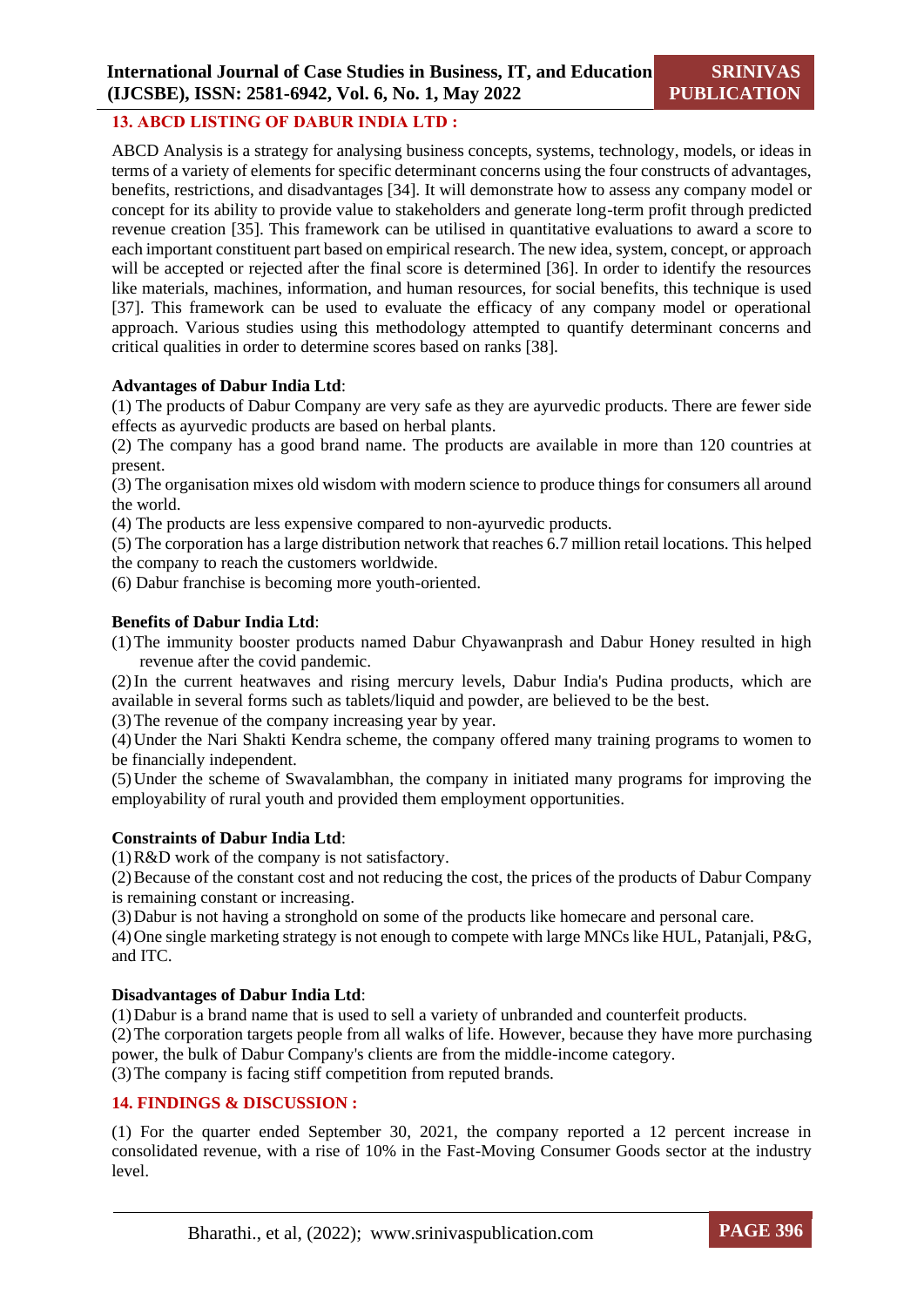# **International Journal of Case Studies in Business, IT, and Education (IJCSBE), ISSN: 2581-6942, Vol. 6, No. 1, May 2022**

(2) In the second quarter of 2021-22, Dabur India Ltd fetched a revenue of Rs 2,818 crore, which increased from Rs 2,516 crore the previous quarter. From Ayurvedic medicines to hair care, oral care, home care, and food and beverages, the company's revenues and market share improved across the board. The operational margin rose by 9% during the quarter, while the consolidated net profit increased by 4.7 percent to Rs 504 crores from Rs 482 crores the year before.

(3) For the fifth quarter in a row, Dabur India's FMCG Business led the way, with an extraordinary increase of 10%, marking the company's fifth consecutive quarter of increased volume growth.

(4) The efforts paid off handsomely, with the demand exceeding from rural people compared to urban people in the third quarter and e-commerce contributing 7% to domestic sales. In order to grow its rural footprint, the corporation is spending ahead of the curve. The business has already covered about 83,500 communities, exceeding its rural coverage objective of 80,000 villages 18 months ahead of schedule.

(5) Dabur's International Business grew by 13.8 percent in constant currency in the second quarter, driven by Sub-Saharan Africa (25 percent), Egypt (17.8%), SAARC (17.6%), Namaste (16.7%), and MENA (16.7%). (12.8 percent).

(6) During the second quarter of 2021-22, Dabur's Food & Beverage business grew at a rapid rate of 43 percent. The Digestives division saw a 22.7 percent increase, while the Ayurvedic Medicines (Ethical) division saw a 12.6 percent increase. Dabur's Hair Care category grew 26.5 percent in the quarter, thanks to robust growth in both its Hair Oils and Shampoo businesses, while the Home Care category grew 25.3 percent. The Toothpaste business maintained its upward trend, owing to high demand for its flagship Dabur Red Paste, which increased by 20%. The Toothpaste category grew 15.2 percent in the third quarter. Dabur increased its market share by 95 percent of its portfolio.

(7) Dabur India Ltd.'s Board of Directors declared a 250 percent Interim Dividend for 2021-22. The Board has declared an Interim Dividend of Rs 2.50 per share, for a total dividend of Rs 441.98 crore in keeping with its pay-out strategy [39].

(8) Dabur Company's goods are now available in over 120 countries. Its products are popular in the Middle East, SAARC countries, Africa, the United States, Europe, and Russia, among other places. [40].

#### **15. RECOMMENDATIONS :**

(1) Promotions of herbal products are very low. An herbal brand will work on promotional activities. Dabur needs to more concentrate on promotional activities.

(2) Needs to more concentrate on the rural market as there has less market growth in rural areas for the products manufactured by Dabur India Ltd.

(3) Needs to have separate Distribution outlets with the name of Dabur so that all the products are available under one roof.

(4)Ensure a continuous supply of products so that there are no chances of nonavailability of products.

# **16. CONCLUSION :**

Dabur Ltd. is an ayurvedic manufacturer of a variety of ayurvedic products. It is well-known for consistently making a profit year after year, demonstrating the growing demand for ayurvedic products. In terms of profitability, medicinal items such as Chyawanprash are performing well. Because it is an immune booster, there was a lot of demand for this medicine during the COVID pandemic. Dabur is more concerned with the state of society. It invests a significant amount of money in CSR initiatives. Finally, it may be concluded that Dabur, an ayurvedic corporation, is profitably operating.

#### **REFERENCES :**

- [1] Misra, R., Singh, S., & Mahajan, R. (2022). An Analysis on Consumer Preference of Ayurvedic Products in Indian Market. *In Research Anthology on Recent Advancements in Ethnopharmacology and Nutraceuticals,*  $11(4)$ *, 925-941. [Google Scholar](https://www.igi-global.com/chapter/an-analysis-on-consumer-preference-of-ayurvedic-products-in-indian-market/289518)* $\lambda$ *<sup>7</sup>*
- [2] Parimaladevi, P., & Anitha, V. An Empirical Study on Consumers' Buying Behaviour and Satisfaction towards Patanjali Products in Erode City. *International Research Journal of Business and Management, 11*(10), 1-9. [Google Scholar](https://scholar.google.com/scholar?hl=en&as_sdt=0%2C5&q=Parimaladevi%2C+P.%2C+%26+Anitha%2C+V.+An+Empirical+Study+on+Consumers%E2%80%99+Buying+Behaviour+and+Satisfaction+towards+Patanjali+Products+in+Erode+City&btnG=)

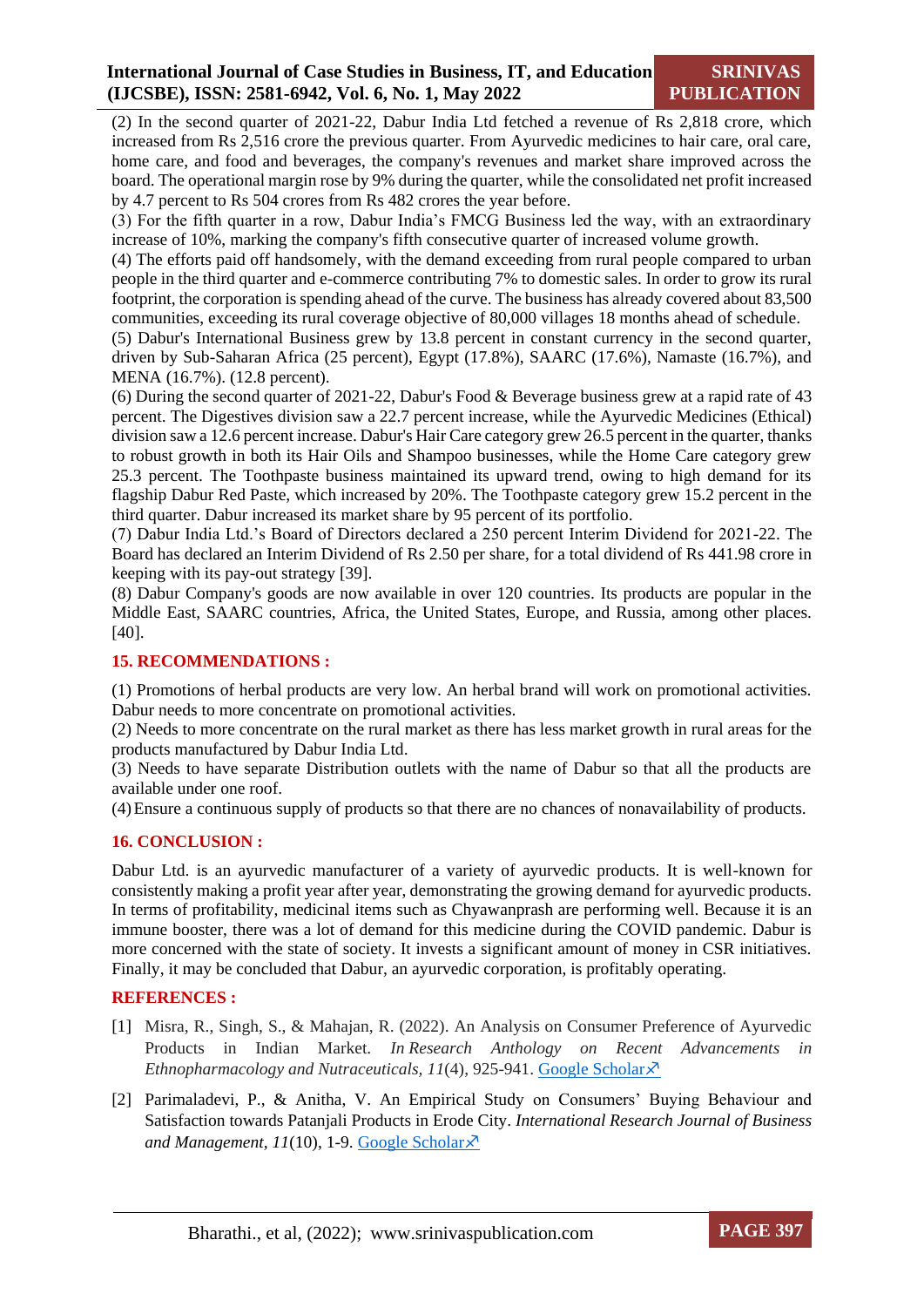- [3] Sandhya Rani, D., Kesarwani, K., & Rana, S. (2019). A study on consumer buying behaviour towards Patanjali products. *Journal of Pharmacognosy and Phytochemistry*, *8*(6), 1095-1097. [Google Scholar](https://scholar.google.com/scholar?hl=en&as_sdt=0%2C5&q=Sandhya+Rani%2C+D.%2C+Kesarwani%2C+K.%2C+%26+Rana%2C+S.+%282019%29.+A+study+on+consumer+buying+behaviour+towards+Patanjali+products.+Journal+of+Pharmacognosy+and+Phytochemistry%2C+8%286%29%2C+1095-1097.+&btnG=)s
- [4] Agrawal, H., Sharma, R., Kumar, S., Tewari, P., & Udupa, K. (2017). Concept of Aphrodisiacs in Ayurveda. *Journal of Research and Education in Indian Medicine*, *5*(2), 21-24. [Google Scholar](http://www.jreim-ayushjournal.com/?mno=193614)
- [5] Binorkar, S., Sawant, R., & Bhoyar, M. (2018). Ayurveda education & research in India–present scenario, challenges & solutions. *Int J Complement Alt Med*, 11(2), 130-137. [Google Scholar](https://scholar.google.com/scholar?hl=en&as_sdt=0%2C5&q=Binorkar%2C+S.%2C+Sawant%2C+R.%2C+%26+Bhoyar%2C+M.+%282018%29.+Ayurveda+education+%26+research+in+India%E2%80%93present+scenario%2C+challenges+%26+solutions.+Int+J+Complement+Alt+Med%2C+11%282%29%2C+130-137&btnG=)  $\bar{x}$
- [6] Naik, R., Borkar, S. D., & Acharya, R. N. (2015). Role of Classical Vegetables of Ayurveda in the Prevention and Management of Cardiovascular Diseases-A Review. *Research & Reviews: Journal of Food Science and Technology, 4(3), 11-23. [Google Scholar](https://scholar.google.com/scholar?hl=en&as_sdt=0%2C5&q=Naik%2C+R.%2C+Borkar%2C+S.+D.%2C+%26+Acharya%2C+R.+N.+%282015%29.+Role+of+Classical+Vegetables+of+Ayurveda+in+the+Prevention+and+Management+of+Cardiovascular+Diseases-A+Review.+Research+%26+Reviews%3A+Journal+of+Food+Science+and+Technology%2C+4%283%29%2C+11-23&btnG=)* $\times$ *<sup>7</sup>*
- [7] Kim, S., & Seock, Y. K. (2009). Impacts of health and environmental consciousness on young female consumers' attitude towards and purchase of natural beauty products. *International Journal of Consumer Studies*, *33*(6), 627-638. [Google Scholar](https://onlinelibrary.wiley.com/doi/abs/10.1111/j.1470-6431.2009.00817.x)
- [8] Aithal, P. S., & Aithal, S. (2020). Analysis of the Indian National Education Policy 2020 towards achieving its objectives. *International Journal of Management, Technology, and Social Sciences*   $(IJMTS), 5(2), 19-41.$  [Google Scholar](https://papers.ssrn.com/sol3/papers.cfm?abstract_id=3676074) $\lambda$ <sup>7</sup>
- [9] Barnes, P. (1987). The analysis and use of financial ratios. *Journal of Business Finance dan Accounting*,  $14(4)$ , 449-46[1. Google Scholar](https://scholar.google.com/scholar?hl=en&as_sdt=0%2C5&q=Barnes%2C+P.+%281987%29.+The+analysis+and+use+of+financial+ratios.+Journal+of+Business+Finance+dan+Accounting%2C+14%284%29%2C+449-461.+&btnG=) $\overline{\chi}$
- [10] Dubas, K., Hershey, L., Nijhawan, I. P., & Mehta, R. (2011). Breakeven and profitability analyses in marketing management using R software. *Innovative Marketing*, 7(3), 51-61[. Google Scholar](https://papers.ssrn.com/sol3/papers.cfm?abstract_id=1907865)  $\times$
- [11] Karnani, A. (2010). The case against corporate social responsibility. *Wall Street Journal*, *23*(14), 1-5. [Google Scholar](https://scholar.google.com/scholar?hl=en&as_sdt=0%2C5&q=Karnani%2C+A.+%282010%29.+The+case+against+corporate+social+responsibility.+Wall+Street+Journal%2C+23%2814%29%2C+1-5&btnG=) $\lambda$
- [12] Hankey, A. (2005). The scientific value of Ayurveda. *Journal of Alternative & Complementary Medicine*, *11*(2), 221-225. [Google Scholar](https://www.liebertpub.com/doi/abs/10.1089/acm.2005.11.221?journalCode=acm)  $\lambda$ <sup>7</sup>
- [13] Kumar, S., Dobos, G. J., & Rampp, T. (2017). The significance of ayurvedic medicinal plants. *Journal of evidence-based complementary & alternative medicine*, *22*(3), 494-501. [Google](https://journals.sagepub.com/doi/full/10.1177/2156587216671392)  [Scholar](https://journals.sagepub.com/doi/full/10.1177/2156587216671392) $\lambda$
- [14] Nissim, D., & Penman, S. H. (2001). Ratio analysis and equity valuation: From research to practice. *Review of accounting studies*,  $6(1)$ , 109-154. [Google Scholar](https://link.springer.com/article/10.1023/A:1011338221623) $\chi^2$
- [15] Ablanedo‐Rosas, J. H., Gao, H., Zheng, X., Alidaee, B., & Wang, H. (2010). A study of the relative efficiency of Chinese ports: a financial ratio‐based data envelopment analysis approach. *Expert systems*, *27*(5), 349-362. [Google Scholar](https://onlinelibrary.wiley.com/doi/abs/10.1111/j.1468-0394.2010.00552.x)
- [16] Lipunga, A. M. (2014). Determinants of profitability of listed commercial banks in developing countries: Evidence from Malawi. *Research Journal of Finance and Accounting*, *5*(6), 41-49. [Google Scholar](https://scholar.google.com/scholar?hl=en&as_sdt=0%2C5&q=Lipunga%2C+A.+M.+%282014%29.+Determinants+of+profitability+of+listed+commercial+banks+in+developing+countries%3A+Evidence+from+Malawi.+Research+Journal+of+Finance+and+Accounting%2C+5%286%29%2C+41-49&btnG=) ×
- [17] Innocent, E. C., Mary, O. I., & Matthew, O. M. (2013). Financial ratio analysis as a determinant of profitability in Nigerian pharmaceutical industry. *International journal of business and management*,  $8(8)$ , 107-117. [Google Scholar](https://scholar.google.com/scholar?hl=en&as_sdt=0%2C5&q=Innocent%2C+E.+C.%2C+Mary%2C+O.+I.%2C+%26+Matthew%2C+O.+M.+%282013%29.+Financial+ratio+analysis+as+a+determinant+of+profitability+in+Nigerian+pharmaceutical+industry.+International+journal+of+business+and+management%2C+8%288%29%2C+107-117&btnG=) $\lambda$ <sup>7</sup>
- [18] Lindgreen, A., & Swaen, V. (2010). Corporate social responsibility. *International journal of management reviews, 12(1), 1-7. [Google Scholar](https://onlinelibrary.wiley.com/doi/abs/10.1111/j.1468-2370.2009.00277.x)* $\lambda$
- [19] Cho, S. J., Chung, C. Y., & Young, J. (2019). Study on the Relationship between CSR and Financial Performance. *Sustainability*, *11*(2), 1-26. [Google Scholar](https://www.mdpi.com/2071-1050/11/2/343)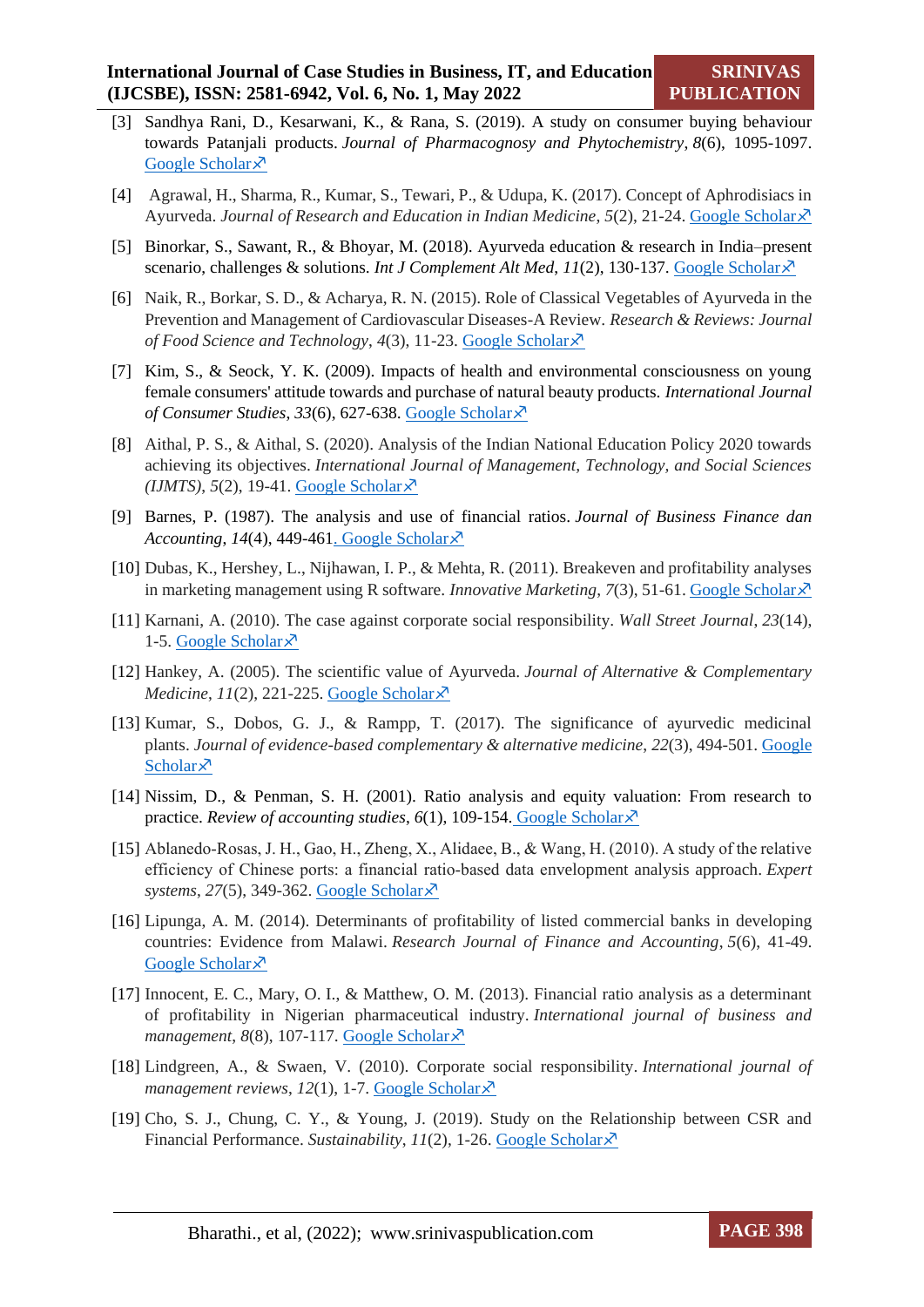- [20] Reddy, C. V. (2013). An analysis of profitability ratios of Dr Reddy's Laboratories Ltd. *International Journal of Applied Financial Management Perspectives*, *2*(4), 642-656. [Google](https://papers.ssrn.com/sol3/papers.cfm?abstract_id=3464351)  [Scholar](https://papers.ssrn.com/sol3/papers.cfm?abstract_id=3464351) $\lambda$
- [21] Thanassoulis, E., Boussofiane, A., & Dyson, R. G. (1996). A comparison of data envelopment analysis and ratio analysis as tools for performance assessment. *Omega*, *24*(3), 229-244. [Google](https://www.sciencedirect.com/science/article/abs/pii/0305048395000607)  [Scholar](https://www.sciencedirect.com/science/article/abs/pii/0305048395000607) $\lambda$
- [22] Miransyah, G. G., & Dempo, S. R. S. (2021). Profitability Ratio Analysis at PT. Medikaloka Hermina, Tbk. *Bina Bangsa International Journal of Business and Management*, *1*(1), 60-67. [Google Scholar](https://bbijbm.lppmbinabangsa.id/index.php/home/article/view/7) ×
- [23] HR, G., & Aithal, P. S. (2020). Attitudes and Perspectives of Key Stakeholders in the Retail Startups toward Long-Term and Sustainably Profitable Business Model in India-An Empirical Evaluation. *International Journal of Applied Engineering and Management Letters (IJAEML)*, *4*(2), 174-187. [Google Scholar](https://papers.ssrn.com/sol3/papers.cfm?abstract_id=3714771)
- [24] Balakrishnan, V., Kothandapani, G., & Krithika, M. (2017). A study on Profitability Ratio Analysis of the Sundaram Finance Ltd in Chennai. *International Journal of Innovative Science and Research Technology*, *2*(5), 135-137. [Google Scholar](https://scholar.google.com/scholar?hl=en&as_sdt=0%2C5&q=Balakrishnan%2C+V.%2C+Kothandapani%2C+G.%2C+%26+Krithika%2C+M.+%282017%29.+A+study+on+Profitability+Ratio+Analysis+of+the+Sundaram+Finance+Ltd+in+Chennai.+International+Journal+of+Innovative+Science+and+Research+Technology%2C+2%285%29%2C+135-137&btnG=)
- [25] Hoi, C. K., Wu, Q., & Zhang, H. (2013). Is corporate social responsibility (CSR) associated with tax avoidance? Evidence from irresponsible CSR activities. *The Accounting Review*, *88*(6), 2025- 2059. [Google Scholar](https://meridian.allenpress.com/accounting-review/article-abstract/88/6/2025/53995/Is-Corporate-Social-Responsibility-CSR-Associated) $\lambda$
- [26] Dabur India Ltd. 2021 Management Discussion and Analysis retrieved from <https://www.dabur.com/digital-annual-report/reports/management-discussion-analysis.pdf> on 17/02/2022.
- [27] Dabur India Ltd. 2020. Dabur India declines on weak Q4 performance retrieved from [\(https://www.business-standard.com/article/news-cm/dabur-india-declines-on-weak-q4](https://www.business-standard.com/article/news-cm/dabur-india-declines-on-weak-q4-performance-120052701024_1.html) [performance-120052701024\\_1.html](https://www.business-standard.com/article/news-cm/dabur-india-declines-on-weak-q4-performance-120052701024_1.html) on 17/02/2022.
- [28] Smith, N. C. (2003). Corporate social responsibility: whether or how? *California management review*,  $45(4)$ , 52-76. [Google Scholar](https://journals.sagepub.com/doi/abs/10.2307/41166188?journalCode=cmra) $\chi$ <sup>3</sup>
- [29] Yoon, Y., Gürhan-Canli, Z., & Schwarz, N. (2006). The effect of corporate social responsibility (CSR) activities on companies with bad reputations. *Journal of consumer psychology*, *16*(4), 377- 390. [Google Scholar](https://myscp.onlinelibrary.wiley.com/doi/abs/10.1207/s15327663jcp1604_9) ×
- [30] Moir, L. (2001). What do we mean by corporate social responsibility? *Corporate Governance: The international journal of business in society,*  $I(2)$ *, 16-22. [Google Scholar](https://www.emerald.com/insight/content/doi/10.1108/EUM0000000005486/full/html)* $\lambda$ *<sup>7</sup>*
- [31] Melé, D. (2008). Corporate social responsibility theories. *The Oxford handbook of corporate social responsibility*, 47-82. [Google Scholar](https://scholar.google.com/scholar?hl=en&as_sdt=0%2C5&q=Mel%C3%A9%2C+D.+%282008%29.+Corporate+social+responsibility+theories.+The+Oxford+handbook+of+corporate+social+responsibility%2C+47-82.&btnG=)
- [32] Hermawan, M., & Mulyawan, S. (2014). Profitability and corporate social responsibility: An analysis of Indonesia's listed company. *Asia Pacific Journal of Accounting and Finance*, *3*(1), 15- 31. [Google Scholar](https://papers.ssrn.com/sol3/papers.cfm?abstract_id=2292394)
- [33] Sekhon, A. K., & Kathuria, L. M. (2020). Leading by Example: Corporate Social Responsibility Initiatives by Dabur India Limited in North India. *Asia-Pacific Journal of Management Research and Innovation*, *16*(1), 43-5[3. Google Scholar](https://journals.sagepub.com/doi/full/10.1177/2319510X19895904)
- [34] Aithal, P. S. (2017). ABCD Analysis as Research Methodology in Company Case Studies. *International Journal of Management, Technology, and Social Sciences (IJMTS)*, *2*(2), 40-54. [Google Scholar](https://papers.ssrn.com/sol3/papers.cfm?abstract_id=3037309)